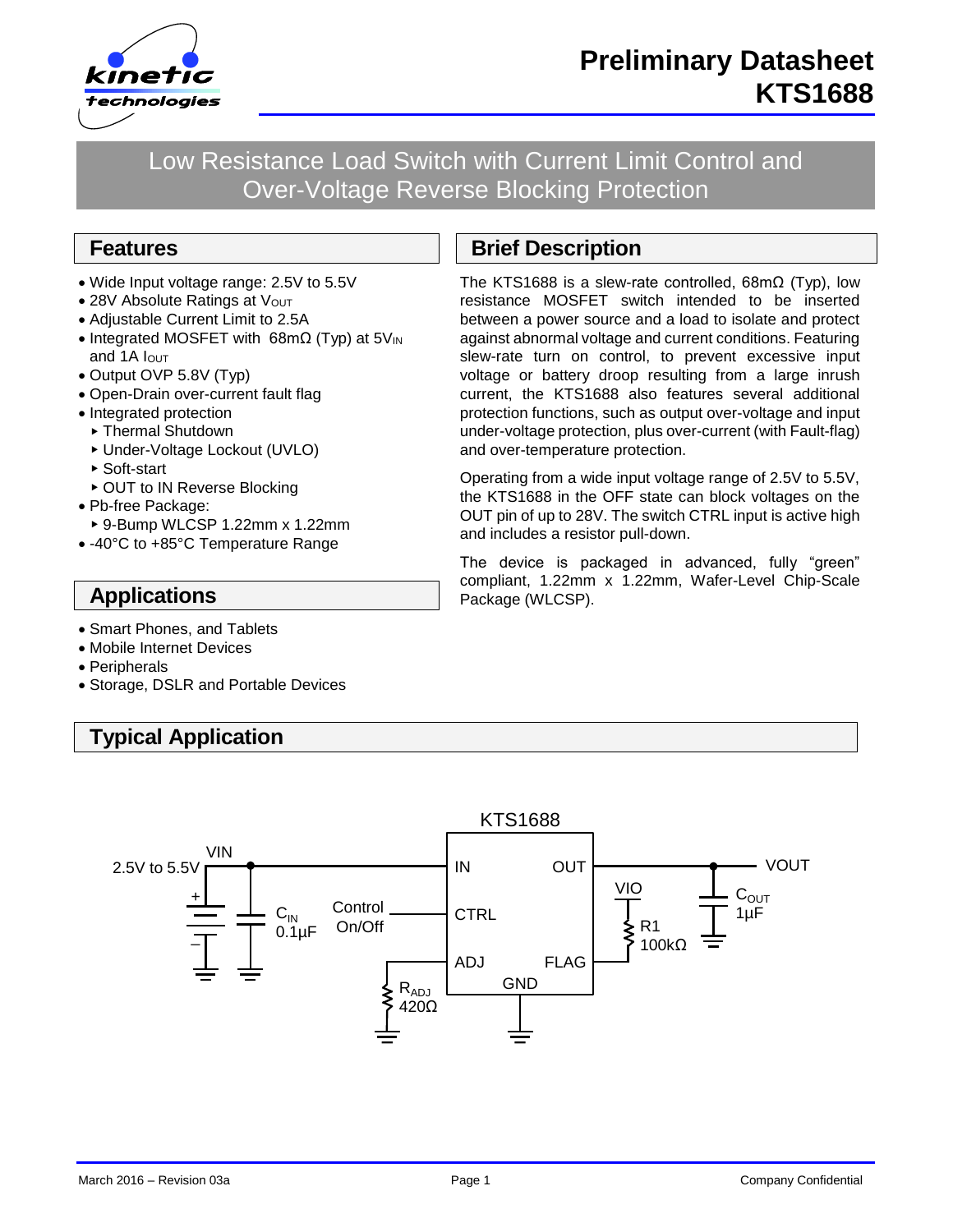

# **Pin Descriptions**

| Pin#           | <b>Name</b> | <b>Function</b>                                                                                                                     |            |                          |  |
|----------------|-------------|-------------------------------------------------------------------------------------------------------------------------------------|------------|--------------------------|--|
| A3, B3         | <b>OUT</b>  | <b>Switch Output</b>                                                                                                                |            |                          |  |
| A1, B1         | IN          | Supply Input: Input to the power switch                                                                                             |            |                          |  |
| A2             | <b>GND</b>  | Ground reference                                                                                                                    |            |                          |  |
| <b>B2</b>      |             |                                                                                                                                     |            |                          |  |
| C <sub>3</sub> | <b>CTRL</b> | Logic Enable Control Input: Active HIGH - GPIO compatible                                                                           | Logic HIGH | <b>Enable Operation</b>  |  |
|                |             |                                                                                                                                     | Logic LOW  | <b>Disable Operation</b> |  |
| C <sub>1</sub> | <b>FLAG</b> | Flag Output: Active LOW, open-drain to indicate current limiting. . External pull-up resistor of<br>greater than 10k is recommended |            |                          |  |
| C <sub>2</sub> | <b>ADJ</b>  | Current Limit adjustment pin: An external resistor from ADJ to GND sets the current limit at the<br>output.                         |            |                          |  |

#### **WLCSP-9**



9-Bump 1.22 x 1.22 mm WLCSP Package

YYZZ (Date Code and Assembly Code) XX = Device Code (Top Mark)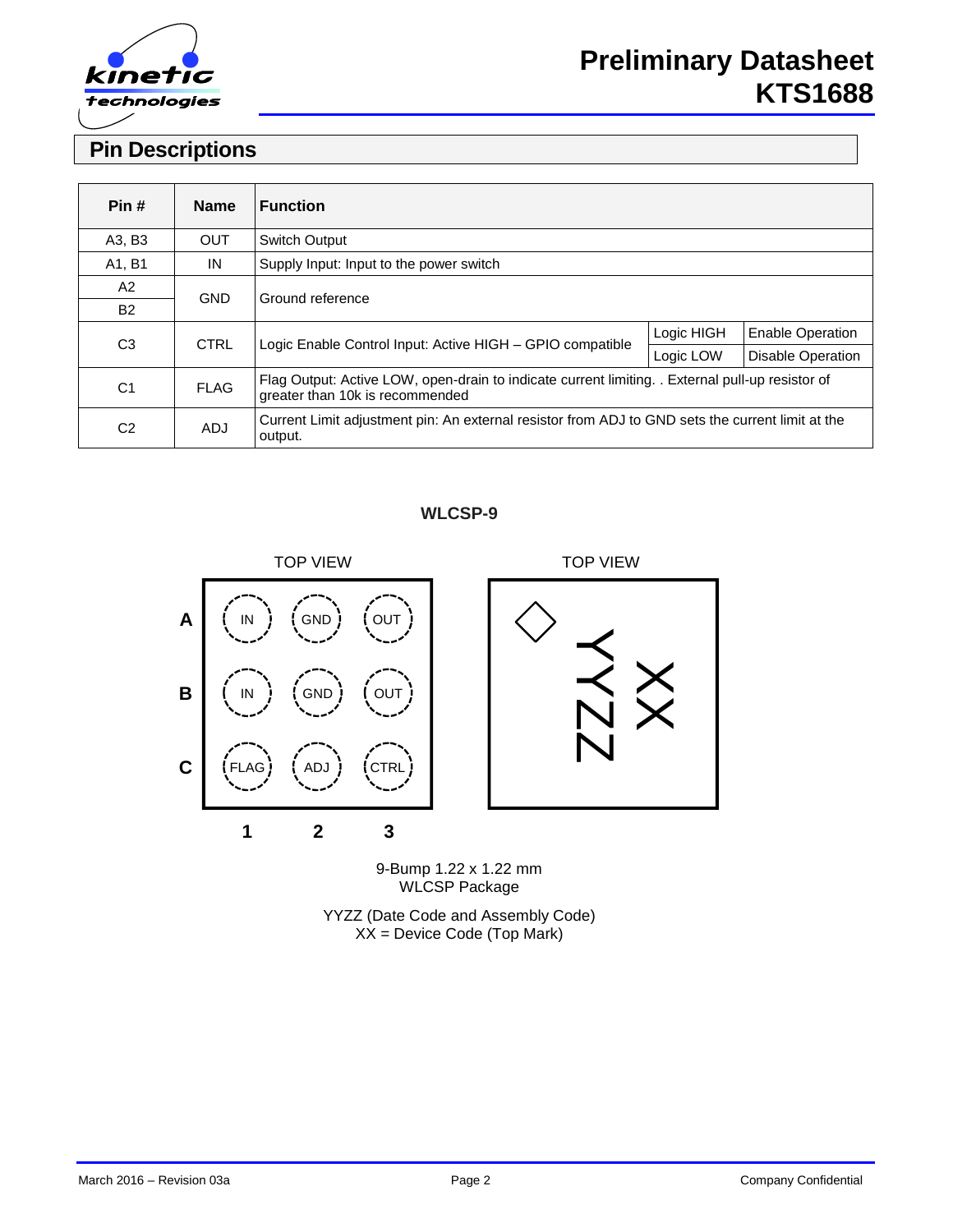

# **Absolute Maximum Ratings<sup>1</sup>**

#### $(T_A = 25^{\circ}C$  unless otherwise noted)

| <b>Symbol</b>               | <b>Description</b>                             | Value            | <b>Units</b> |
|-----------------------------|------------------------------------------------|------------------|--------------|
| <b>OUT</b>                  | Output voltage                                 | $-0.3$ to $28.0$ |              |
| IN                          | Input Voltage                                  | $-0.3$ to 6.0    | V            |
| CTRL, FLAG, ADJ             | Control, Flag and Adjust pins                  | $-0.3$ to 6.0    |              |
| <b>I</b> sw                 | Maximum Continuous Switch Current <sup>2</sup> | 2.8              | Α            |
| t <sub>PD</sub>             | Total Power Dissipation at $T_A = 25^{\circ}C$ | 1.0              | W            |
| TJ                          | <b>Operating Junction Temperature</b>          | $-40$ to $+150$  | °C           |
| $\mathsf{T}_{\textsf{STG}}$ | <b>Storage Junction Temperature</b>            | $-65$ to $+150$  | °C           |

#### **Thermal Capabilities**

| <b>Symbol</b>       | <b>Description</b>                                    | Value   | <b>Units</b>  |
|---------------------|-------------------------------------------------------|---------|---------------|
| $\Theta_{JA}$       | Thermal Resistance – Junction to Ambient <sup>3</sup> | 95      | $\degree$ C M |
| P <sub>D</sub>      | Maximum Power Dissipation at $T_A \leq 25^{\circ}$ C  |         | W             |
| ΔΡ <sub>η</sub> /ΔΤ | Derating Factor Above $Ta = 25^{\circ}C$              | $-10.5$ | $mW$ /°C      |

# **Recommended Operation Conditions<sup>4</sup>**

| <b>Symbol</b>         | <b>Description</b>                   | Value          | <b>Units</b> |
|-----------------------|--------------------------------------|----------------|--------------|
| <b>V<sub>IN</sub></b> | Supply Voltage                       | 2.5 to 5.5     |              |
| $T_A$                 | <b>Ambient Operating Temperature</b> | $-40$ to $+85$ | $\sim$       |

# **Ordering Information**

| <b>Part Number</b> | Marking <sup>5</sup> | <b>Operating Temperature</b>         | Package |
|--------------------|----------------------|--------------------------------------|---------|
| KTS1688EUH-TR      | iFYY77               | -40 $^{\circ}$ C to +85 $^{\circ}$ C | WLCSP-9 |

2. Maximum Junction Temperature = 85°C

l

<sup>1.</sup> Stress exceeding the absolute maximum rating may damage the device. The device may not function or be operable above the recommended operating conditions and stressing the parts to these levels is not recommended. In addition, extended exposure to stresses above the recommended operating conditions may effect device reliability. The absolute maximum ratings are stress ratings only.

<sup>3.</sup> Junction to Ambient thermal resistance is highly dependent on PCB layout. Values are based on thermal properties of the device when soldered to an EV board.

<sup>4.</sup> The recommended Operating Conditions table defines the conditions for actual device operation. Recommended operating conditions are specified to ensure optimal performance to the datasheet specifications. Kinetic does not recommend exceeding them or designing to Absolute Maximum Rating.

<sup>5.</sup> "YYZZ" is the date code and assembly code.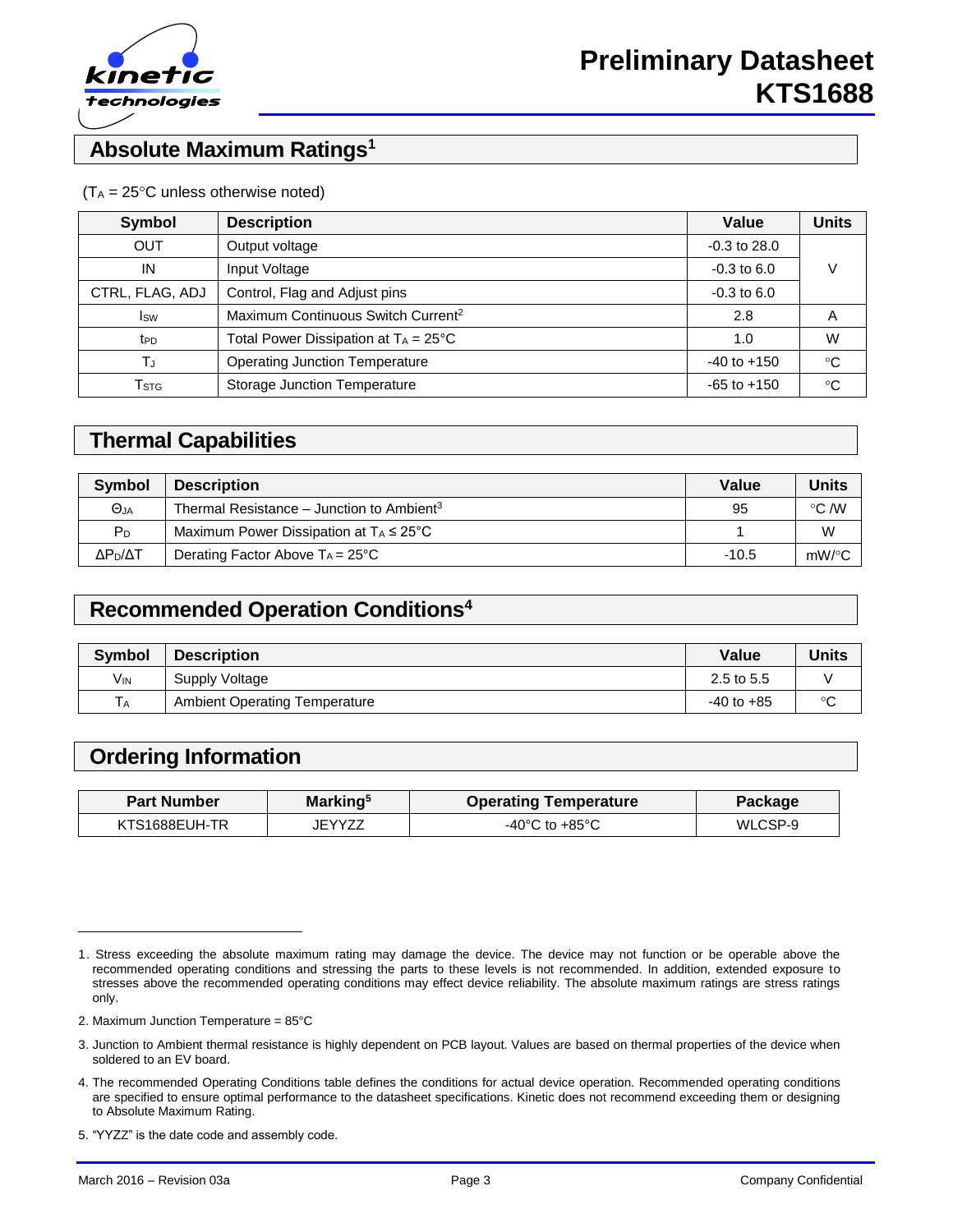

# **Electrical Characteristics<sup>6</sup>**

| Symbol                 | <b>Description</b>                      | <b>Conditions</b>                                                                                            | Min  | <b>Typ</b>     | <b>Max</b>   | <b>Units</b> |
|------------------------|-----------------------------------------|--------------------------------------------------------------------------------------------------------------|------|----------------|--------------|--------------|
| <b>Basic Operation</b> |                                         |                                                                                                              |      |                |              |              |
| <b>V<sub>IN</sub></b>  | Input Voltage                           |                                                                                                              | 2.5  |                | 5.5          | $\vee$       |
| VUVLO                  | Under-Voltage Lockout                   | V <sub>IN</sub> Increasing                                                                                   |      | 2.3            |              | V            |
| VUVLO HYS              | <b>UVLO Hysteresis</b>                  |                                                                                                              |      | 0.3            |              | $\vee$       |
| Iso(OFF)               | <b>Shutdown Current</b>                 | $V_{IN} = 5.5V$ , CTRL = GND                                                                                 |      | 1.0            | 4.0          | μA           |
| lo                     | <b>Quiescent Current</b>                | $IOUT = 0mA$                                                                                                 |      | 120            | 160          | μA           |
| R <sub>ON</sub>        |                                         | $V_{IN} = 5.0V$ , $I_{OUT} = 1A$                                                                             |      | 68             | 95           | mΩ           |
|                        | <b>ON Resistance</b>                    | $V_{IN} = 3.7V$ , $I_{OUT} = 1A$                                                                             |      | 75             | 105          |              |
| V <sub>IH</sub>        | <b>CTRL Input Logic HIGH</b><br>Voltage | $V_{IN} = 2.5V$ to 5.5V                                                                                      | 1.25 |                |              | V            |
| $V_{IL}$               | <b>CTRL Input Logic LOW</b><br>Voltage  | $V_{IN} = 2.5V$ to 5.5V                                                                                      |      |                | 0.55         | V            |
|                        | FLAG Output Logic LOW                   | $V_{IN} = 5V$ , $I_{SINK} = 1mA$                                                                             |      | 0.1            | 0.2          | $\vee$       |
| VOL_FLAG               | Voltage                                 | $V_{IN} = 2.5V$ , $I_{SINK} = 1mA$                                                                           |      | 0.15           | 0.30         |              |
| <b>I</b> FLAG_LK       | FLAG Output High Leakage<br>Current     | $V_{IN} = 5V$ , Switch On                                                                                    |      |                | $\mathbf{1}$ | μA           |
| RCTRL                  | Pull-Down Resistance at CTRL<br>Pin     |                                                                                                              |      | 4              |              | MΩ           |
|                        | <b>Over-Voltage Protection</b>          |                                                                                                              |      |                |              |              |
| VOV_TRIP               | Output OVP Lockout                      | Vout Rising Threshold                                                                                        | 5.5  | 5.8            | 6.0          | V            |
|                        |                                         | V <sub>OUT</sub> Falling Threshold                                                                           |      | 5.7            |              |              |
| <b>OUTHYS</b>          | Output OVP Hysteresis                   |                                                                                                              |      | 0.1            |              | V            |
| Tovp                   | OVP Response Time                       | $I_{\text{OUT}} = 0.5A, C_{\text{L}} = 1\mu F, T_A = 25^{\circ}C,$<br>Vout from 5.5V to 6.0V                 |      | 0.2            |              | μs           |
|                        | <b>Over-Current Protection</b>          |                                                                                                              |      |                |              |              |
| <b>LIM</b>             | <b>Current Limit</b>                    | $V_{IN}$ = 5V, $R_{ADJ}$ = 420 $\Omega$ ,<br>$V_{OUT} = 1.68V$ to $5V7$                                      | 2.2  | 2.5            | 2.8          | Α            |
| tocp                   | Over-Current Response Time              | Moderate Over-Current Condition,<br>$I_{\text{OUT}} \geq I_{\text{LIM}}$ $V_{\text{OUT}} \leq V_{\text{IN}}$ |      | $\overline{7}$ |              | μs           |
| toc_FLAG               | Over-Current Flag Response<br>Time      | When Over-Current Occurs to<br>Flag Pulling LOW                                                              |      | 9              |              | ms           |
| <b>TSD</b>             | <b>Thermal Shutdown</b>                 |                                                                                                              |      | 150            |              | $^{\circ}C$  |
| <b>THYST</b>           | <b>Thermal Hysteresis</b>               |                                                                                                              |      | 20             |              | $^{\circ}C$  |
|                        | <b>Dynamic Characteristics</b>          |                                                                                                              |      |                |              |              |
| t <sub>DON</sub>       | Turn-On Delay <sup>8</sup>              |                                                                                                              |      | 0.6            |              | ms           |
| tr                     | VOUT Rise Time <sup>8</sup>             | $V_{IN} = 5V$ , $R_L = 100\Omega$ , $C_L = 1 \mu F$ ,                                                        |      | 0.6            |              | ms           |
| t <sub>DOFF</sub>      | <b>Turn-Off Delay</b>                   | $T_A = 25$ °C, $R_{ADJ} = 2040\Omega$                                                                        |      | 0.1            |              | ms           |
| $t_{\mathsf{F}}$       | V <sub>OUT</sub> Fall Time              |                                                                                                              |      | 0.22           |              | ms           |

Unless otherwise noted,  $V_{IN} = 2.5V$  to 5.5V,  $T_A = -40^{\circ}C$  to  $+85^{\circ}C$ , typical values are at  $V_{IN} = 5V$  and  $T_A = 25^{\circ}C$ .

7. Based on characterization with a 1% tolerance resistor

8. Timing defined in Figure 1

l

<sup>6.</sup> KTS1688 is guaranteed to meet performance specifications over the –40°C to +85°C operating temperature range by design, characterization and correlation with statistical process controls.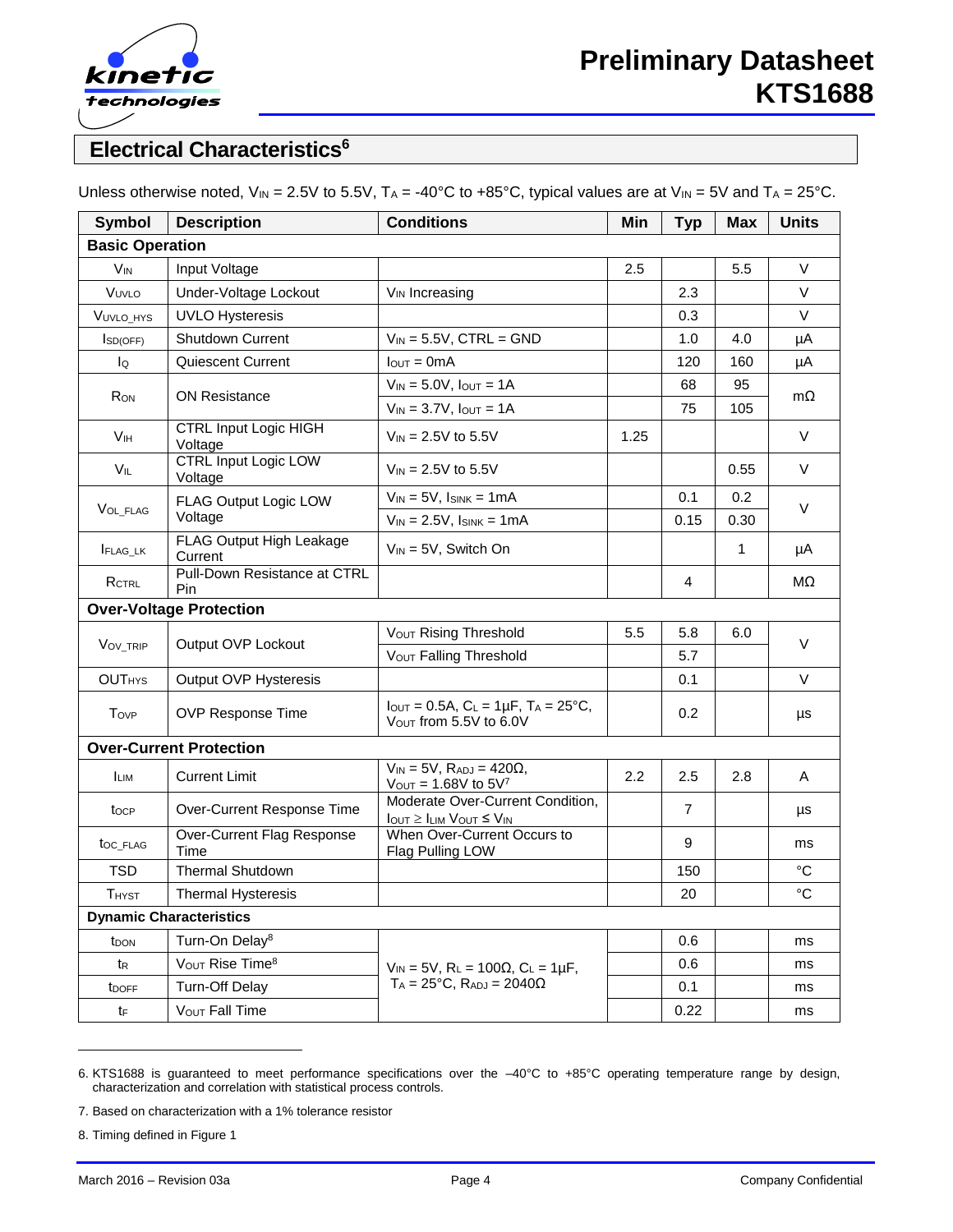



**Figure 1. Timing Diagram**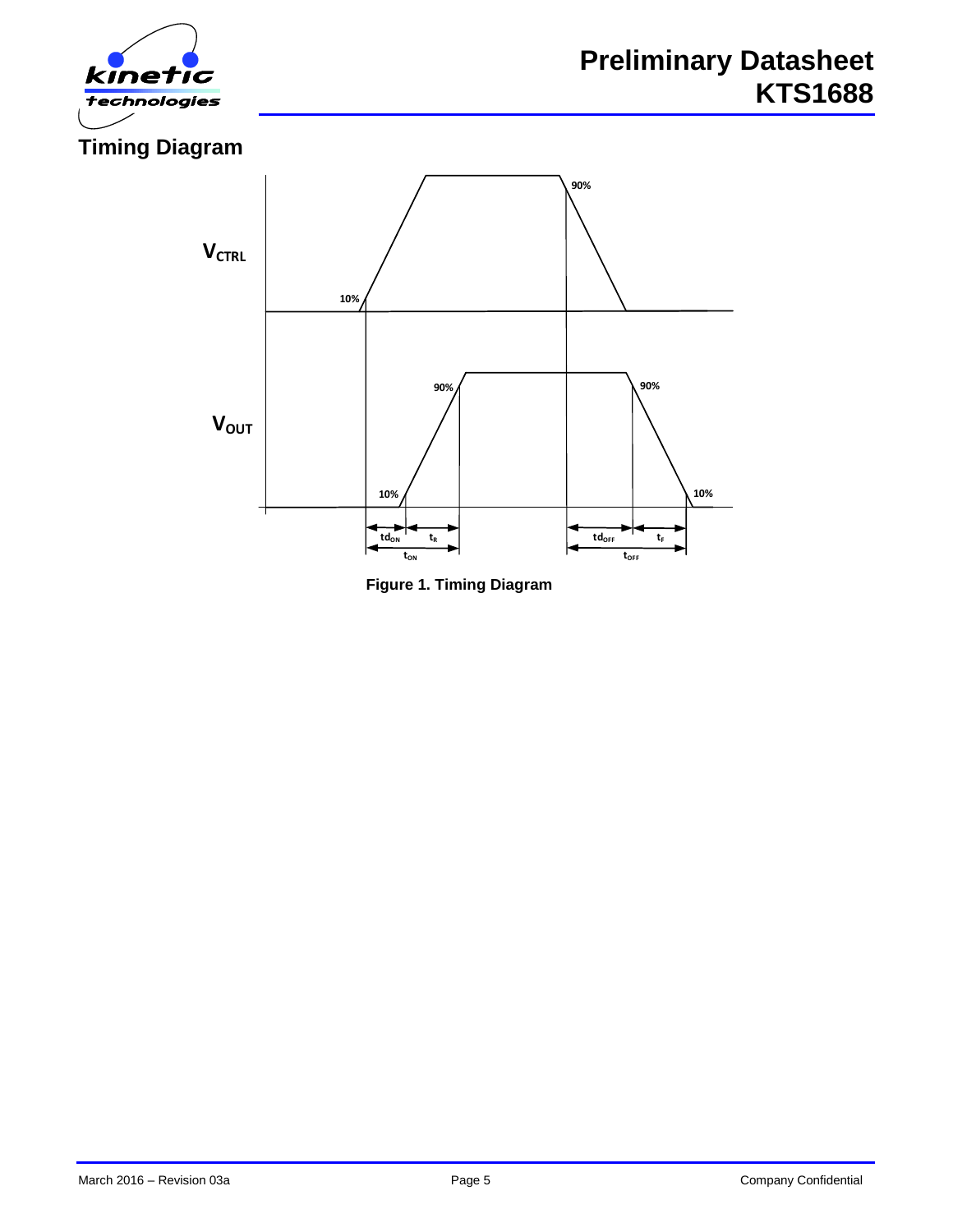

# **Typical Characteristics**

 $V_{IN} = 5V$ ,  $C_{IN} = 0.1 \mu F$ ,  $C_{OUT} = 1 \mu F$ ,  $R_{ADJ} = 420 \Omega$ ,  $CTRL = V_{IN}$ ,  $Temp = 25°C$  unless otherwise specified.



CTRL Enable Threshold vs. VIN



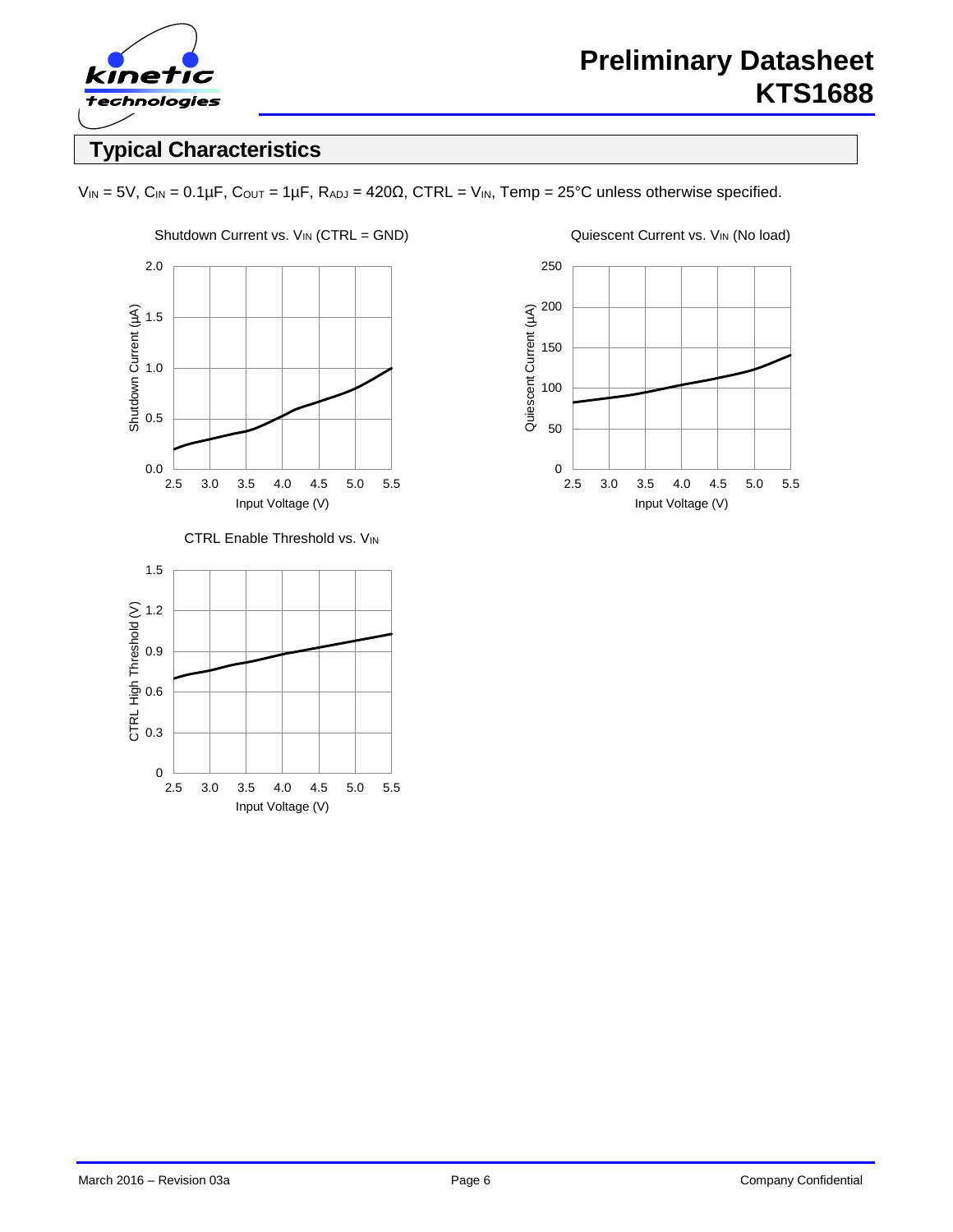

# **Typical Characteristics (continued)**

 $V_{IN} = 5V$ ,  $C_{IN} = 0.1 \mu F$ ,  $C_{OUT} = 1 \mu F$ ,  $R_{ADJ} = 420 \Omega$ ,  $CTRL = V_{IN}$ ,  $Temp = 25^{\circ}C$  unless otherwise specified.



Tek Stop **CTRL** 1V / div  $\overline{3}$ VOUT 1V / div  $\overline{a}$ 100µs / div



March 2016 – Revision 03a **Page 7** Page 7 **Page 7** Company Confidential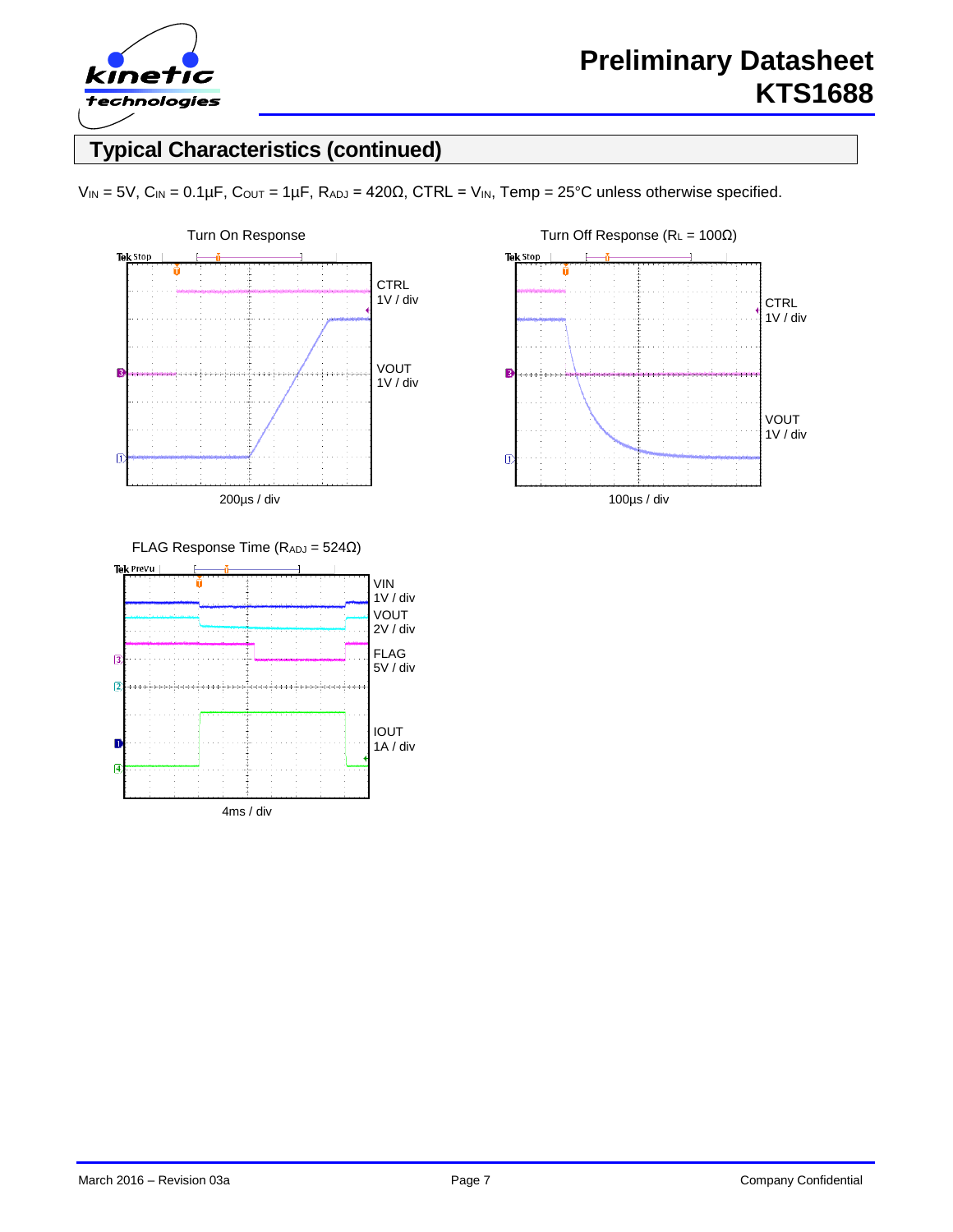

# **Functional Block Diagram**



# **Functional Description**

The KTS1688 is a slew-rate controlled, 68mΩ, low resistance MOSFET switch intended to be inserted between a power source and a load to isolate and protect against abnormal voltage and current conditions. Featuring slew-rate turn on control, to prevent excessive voltage droop resulting from large inrush current, the KTS1688 also features several additional protection functions, such as output over-voltage and input under-voltage protection, plus over-current and over-temperature protection.

Operating from a wide input voltage range of 2.5V to 5.5V, the KTS1688 in the OFF state can block voltages on the OUT pin of up to 28V.

#### **Under-Voltage Lockout (UVLO)**

When CTRL is taken high, the UVLO function will keep the switch in the OFF state until the input voltage rises above the UVLO threshold. If the input voltage falls below this threshold the switch will return to the OFF state.

#### **Fault Reporting (FLAG)**

In an over-current condition the FLAG pin will be asserted LOW. A pull-up resistor should be connected from FLAG to the system I/O rail.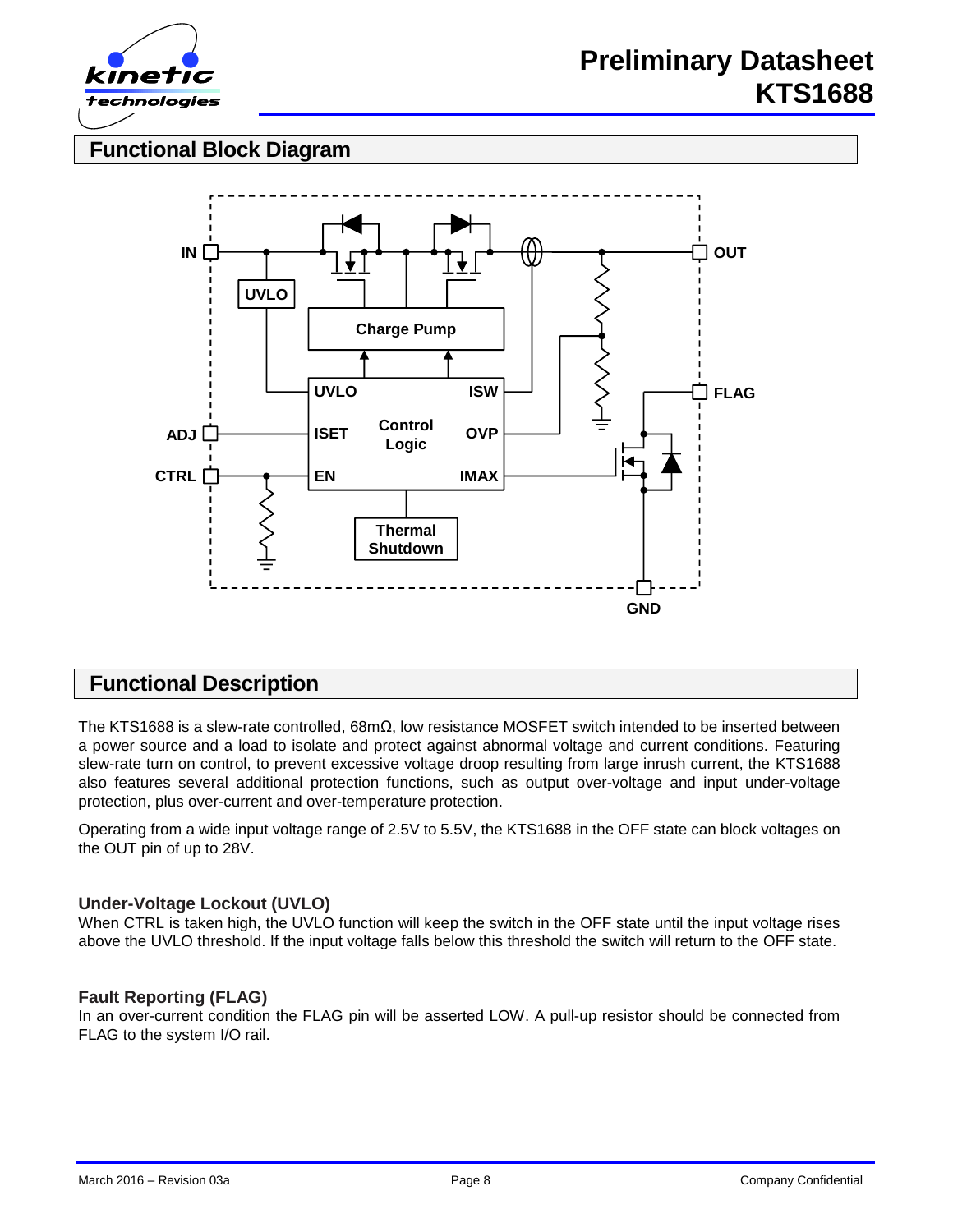

#### **Current Limiting**

The current limit is set by an external resistor connected between the ADJ and GND pins. When the switch current reaches the maximum value set, the switch will act as constant current source until the power dissipation causes thermal shutdown. When the chip temperature cools, the device will recover and turn back on. The current limit resistor setting is shown below in [Figure 2.](#page-8-0) A resistor with a tolerance of 1% or less is recommended.



**Figure 2. Current Limit Resistor Settings<sup>9</sup>**

#### <span id="page-8-0"></span>**Thermal Protection**

The KTS1688 features thermal shutdown to prevent the device from overheating. The internal FETs turn off when the junction temperature exceeds +150°C (typ). The device exits thermal shutdown after the junction temperature cools by 20°C (typ) hysteresis.

l

<sup>&</sup>lt;sup>9</sup> Recommend 1% tolerance resistors.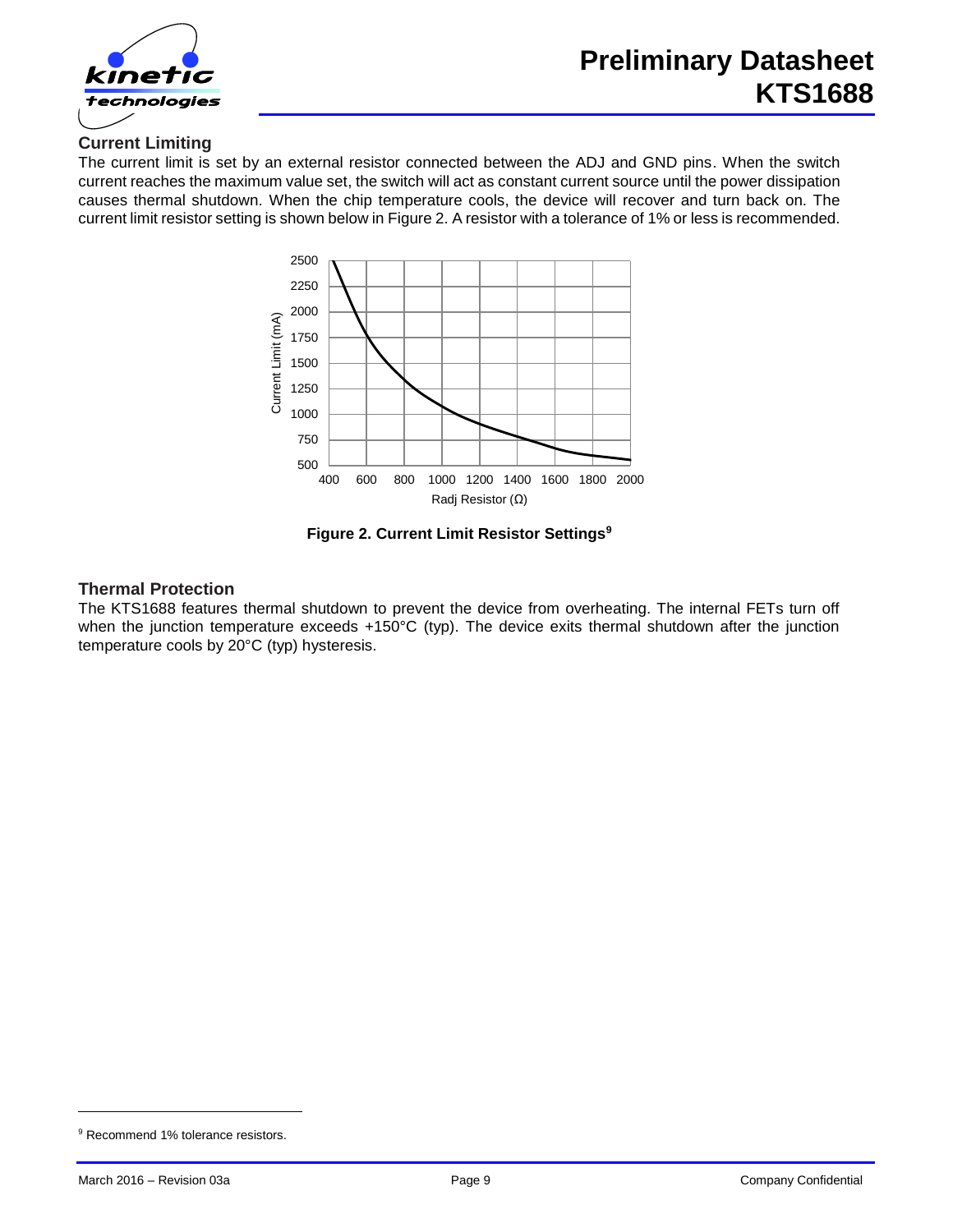

#### **Input Capacitor**

For most applications, connect a 1nF ceramic capacitor as close as possible to the device from IN to GND to minimize the effect of parasitic trace inductance.

#### **OUT Output Capacitor**

The internal soft-start function allows the KTS1688 to charge an output capacitor up to 100μF without turning off due to overcurrent. As a minimum it is recommended to bypass OUT with a 1µF ceramic capacitor.

#### **Layout Recommendation**



**Figure 3. Recommended PCB Layout for WLCSP-9 Package**